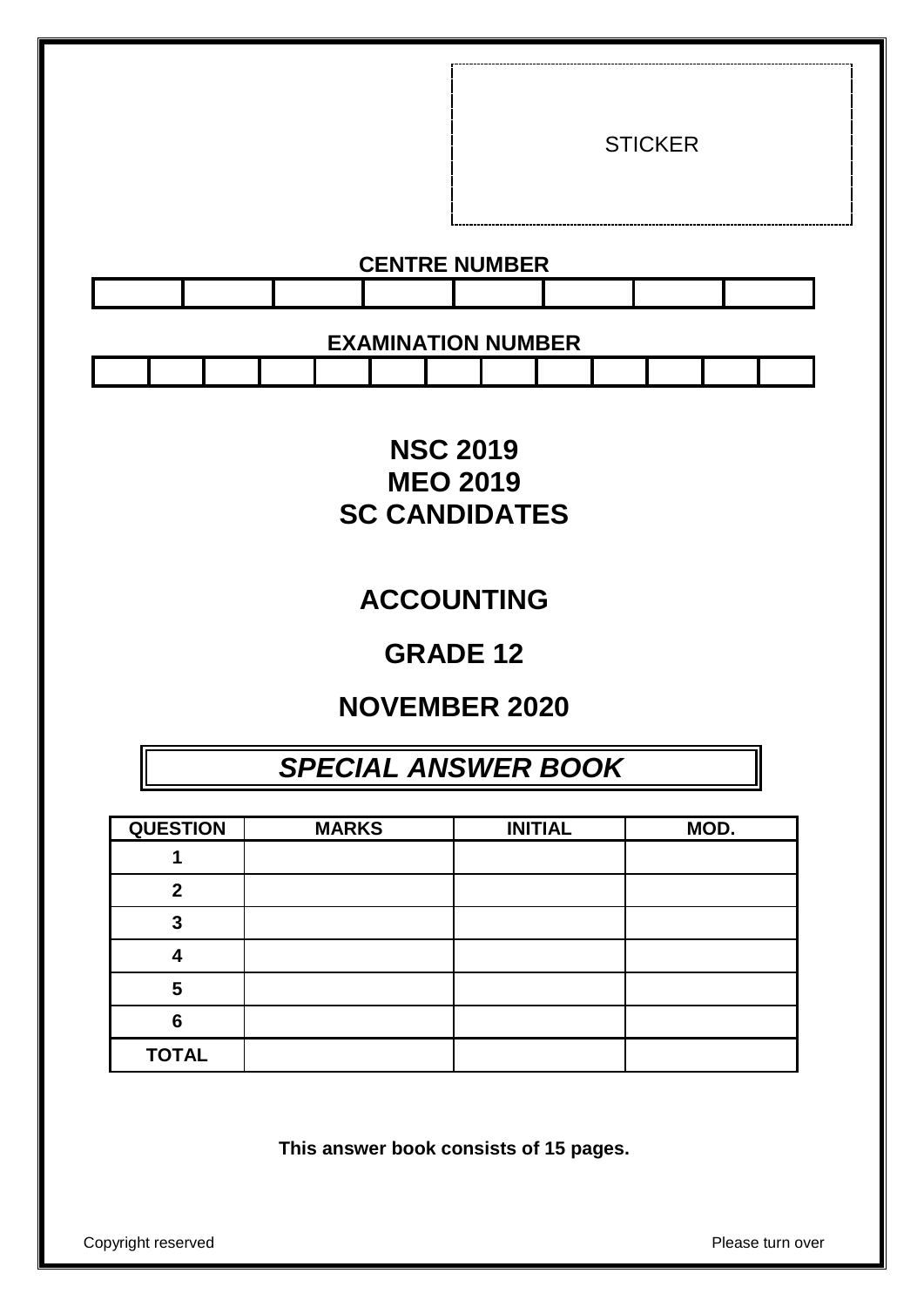**1.1 1.1.1**

#### **QUESTION 1**

| 1.1.1 |  |
|-------|--|
| 1.1.2 |  |
| 1.1.3 |  |
| 1.1.4 |  |
| 1.1.5 |  |

## **5**

#### **1.2 BERGVIEW MANUFACTURERS**

#### **1.2.1 FACTORY OVERHEAD COST NOTE**

**16**

#### **1.2.2 PRODUCTION COST STATEMENT FOR YEAR ENDED 29 FEBRUARY 2020**

| <b>Direct material cost</b>          | 2 200 000 |
|--------------------------------------|-----------|
|                                      |           |
| <b>Prime cost</b>                    |           |
|                                      |           |
| <b>Total production cost</b>         |           |
| <b>Work-in-progress at beginning</b> | 130 000   |
|                                      |           |
|                                      |           |
| Cost of production of finished goods |           |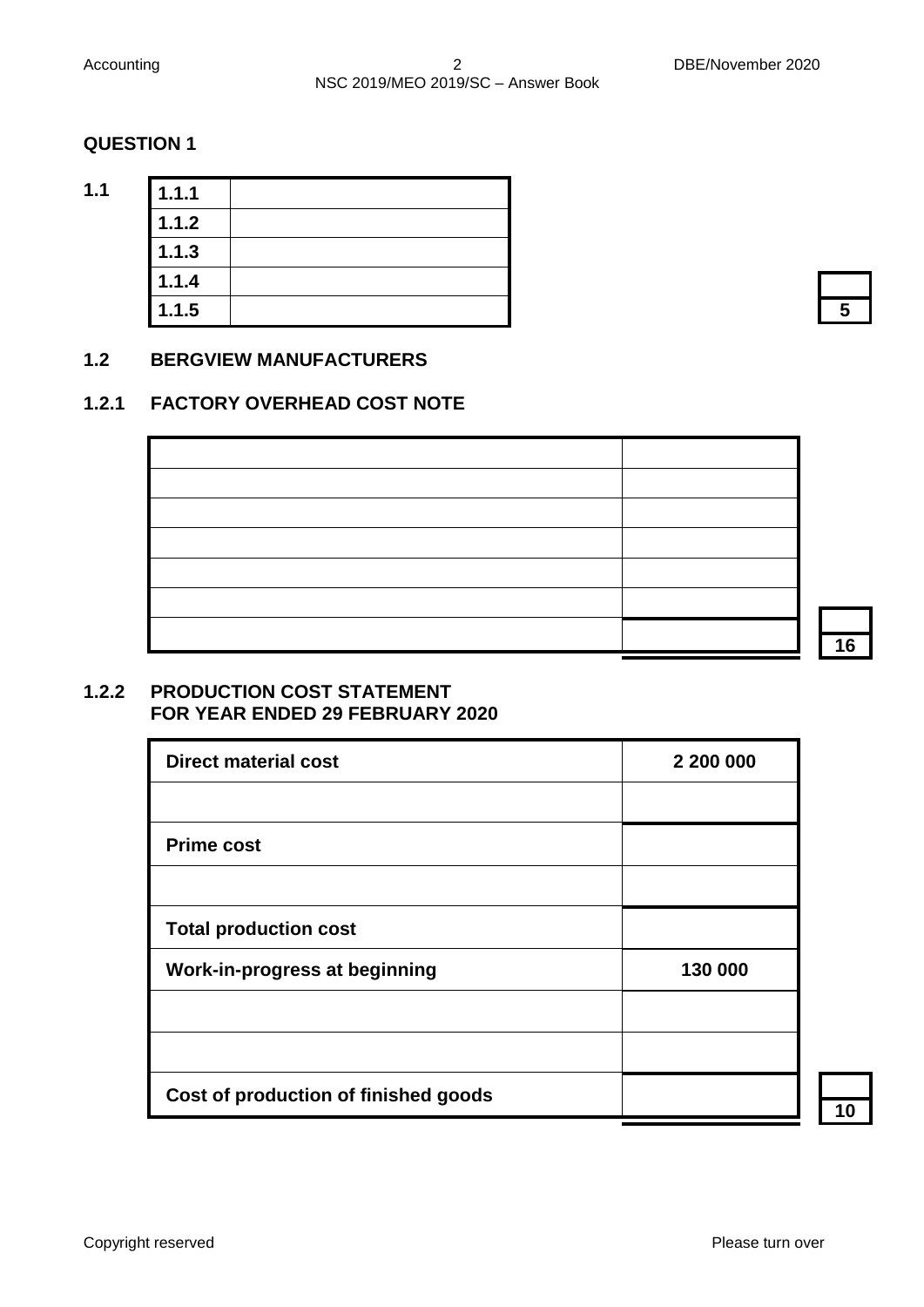#### **1.3 EASY FOODS**

**1.3.1 Explain why the change in units produced affected the fixed costs per unit.**

**1.3.2 Give TWO possible reasons for the increase in direct material cost per unit. 4 Reason 1 Reason 2**

**1.3.3 Explain why the business should not be satisfied with the level of production and the break-even point. Compare and quote figures for both years.**

**6**

**2**

**1.3.4 Explain ONE reason against this option. 2**

| <b>TOTAL MARKS</b> |
|--------------------|
|                    |
| 45                 |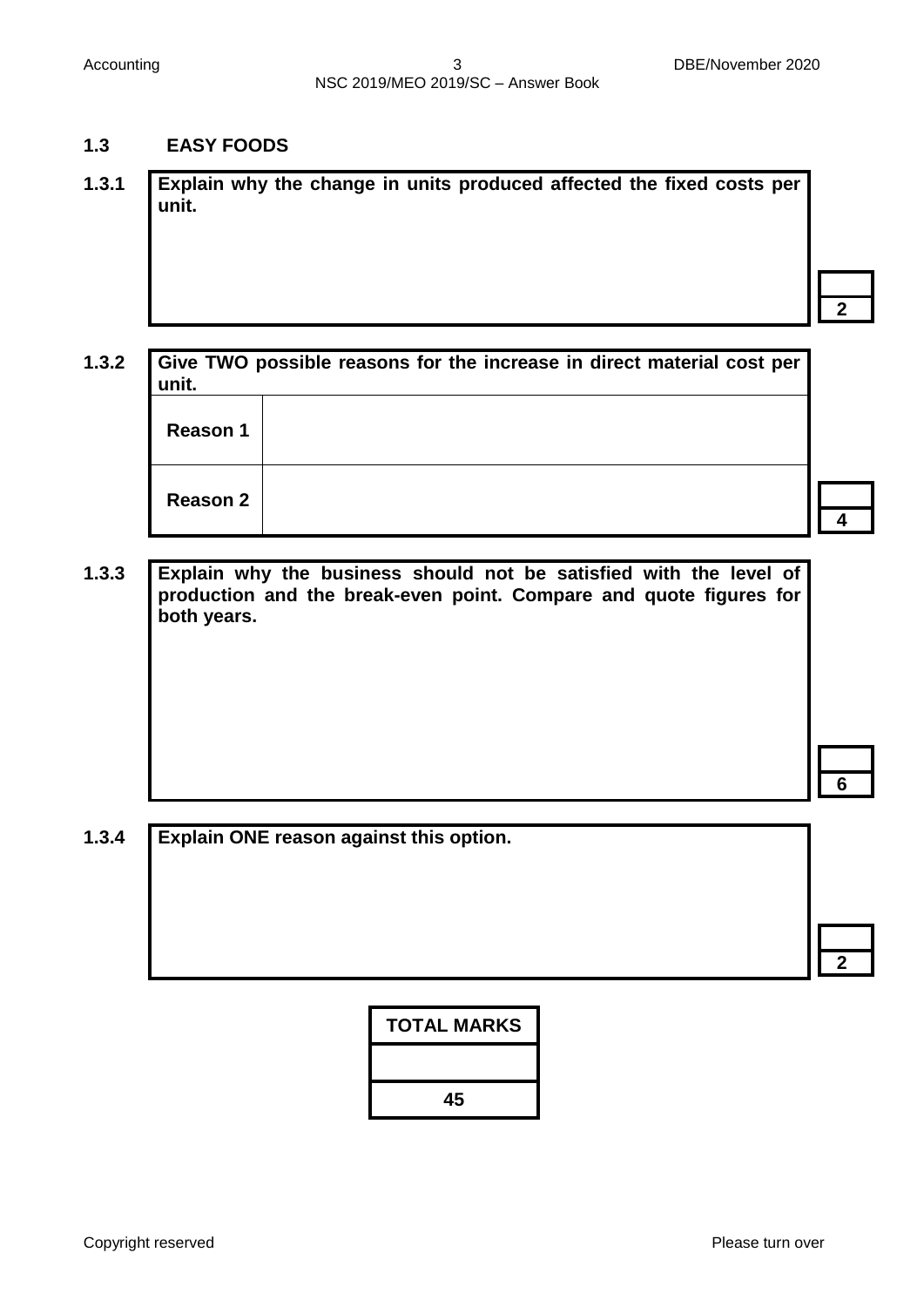#### **2.1 VAT**

| Calculate the VAT amounts and indicate the effect of EACH. |       |                             |                 |  |
|------------------------------------------------------------|-------|-----------------------------|-----------------|--|
| <b>DETAILS</b>                                             |       | <b>VAT</b><br><b>AMOUNT</b> | <b>EFFECT</b>   |  |
| <b>Total sales</b>                                         |       | R81 675                     | <b>Increase</b> |  |
| <b>Purchases of stock</b>                                  | (i)   |                             |                 |  |
| <b>Drawings of stock</b>                                   | (ii)  |                             |                 |  |
| <b>Bad debts</b>                                           | (iii) |                             |                 |  |

**8**

#### **2.2 BANK RECONCILIATION AND INTERNAL CONTROL**

## **2.2.1 Show the entries that must be recorded in the Cash Journals.**

| <b>Cash Receipts Journal</b><br>(figures only) | <b>Cash Payments J</b><br>(figures only |  |  |
|------------------------------------------------|-----------------------------------------|--|--|
| 65 570                                         | 64790                                   |  |  |
|                                                |                                         |  |  |
|                                                |                                         |  |  |
|                                                |                                         |  |  |
|                                                |                                         |  |  |
|                                                |                                         |  |  |

| <b>Cash Payments Journal</b> |
|------------------------------|
| (figures only)               |
| 64790                        |
|                              |
|                              |
|                              |
|                              |
|                              |
|                              |
|                              |

**10**

| <b>Workings</b><br><b>Answer</b> |
|----------------------------------|
|                                  |
|                                  |
|                                  |
|                                  |
|                                  |
|                                  |

| <b>Bank Reconciliation Statement on 30 April 2020</b> |  |  |  |
|-------------------------------------------------------|--|--|--|
|                                                       |  |  |  |
|                                                       |  |  |  |
|                                                       |  |  |  |
|                                                       |  |  |  |
|                                                       |  |  |  |
|                                                       |  |  |  |
|                                                       |  |  |  |
|                                                       |  |  |  |
|                                                       |  |  |  |
|                                                       |  |  |  |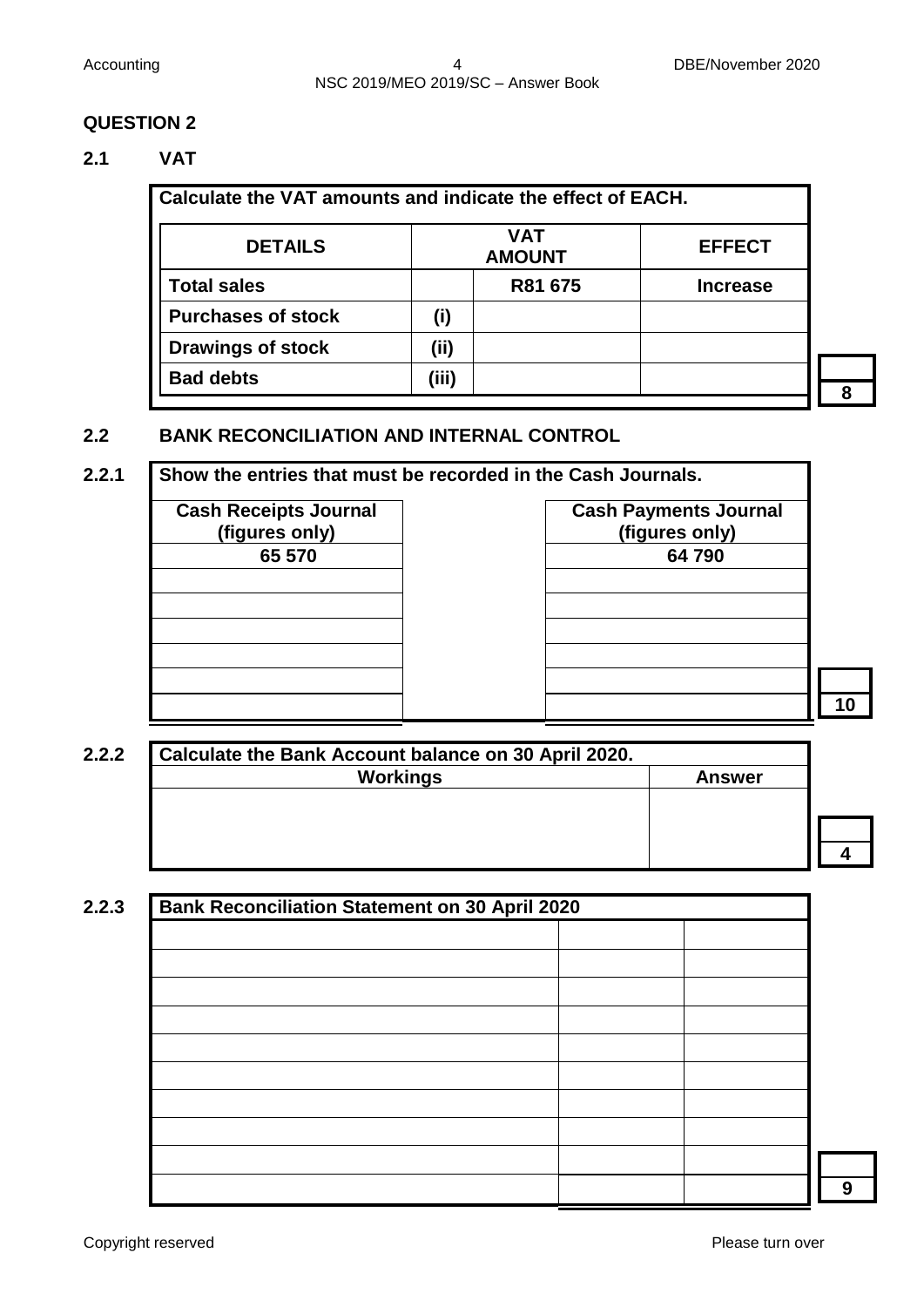## **2.2.4 As internal auditor you are not happy with the control of cash in this business. Explain TWO problems to confirm your suspicion. Quote figures. Give advice on how EACH problem can be avoided in future. Explanation with evidence Problem 1 Problem 2**

#### **2.3 DEBTORS' AGE ANALYSIS**

**2.3.1 Explain how the Debtors' Age Analysis will assist the business in managing debtors more effectively.**

# **2.3.2 Explain TWO separate problems highlighted by the age analysis. Provide evidence for EACH. Explanation Evidence Problem 1 Problem 2**

#### **2.3.3 State TWO strategies that Tonga Hardware can use to ensure that only reliable applicants are granted credit.**

**2**

**4**

| <b>TOTAL MARKS</b> |
|--------------------|
|                    |
| 45                 |

**2**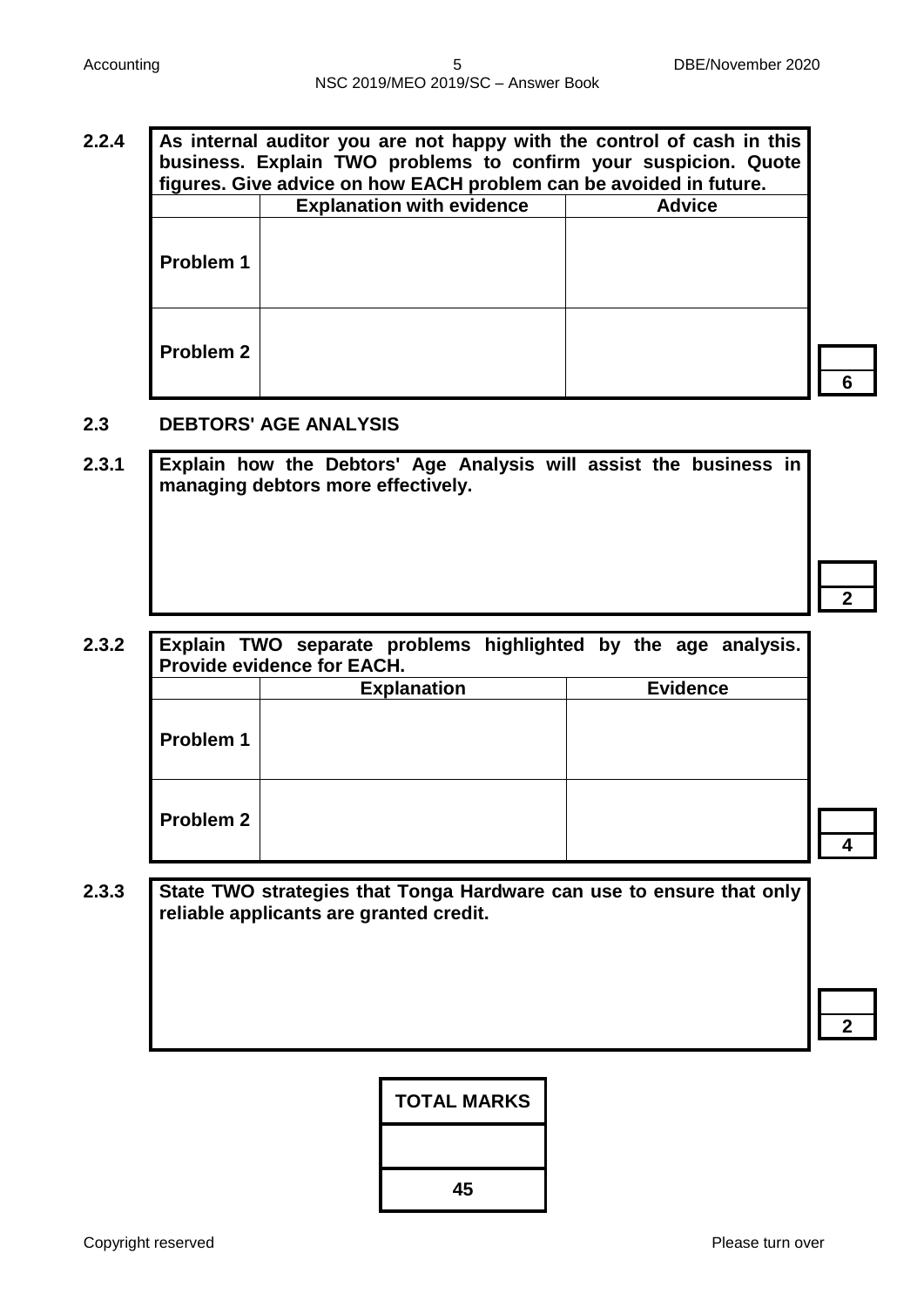| 3.1 | 3.1.1 |  |
|-----|-------|--|
|     | 3.1.2 |  |
|     | 3.1.3 |  |

#### **3.2 JJ FASHION HOUSE**

# **3.2.1 Calculate: Value of the closing stock using the weighted-average method 6 Workings Answer Calculate: Gross profit 4 Workings Answer**

**3.2.2 Calculate how long (in days) it will take to sell the closing stock of the jeans. Workings Answer**

**3**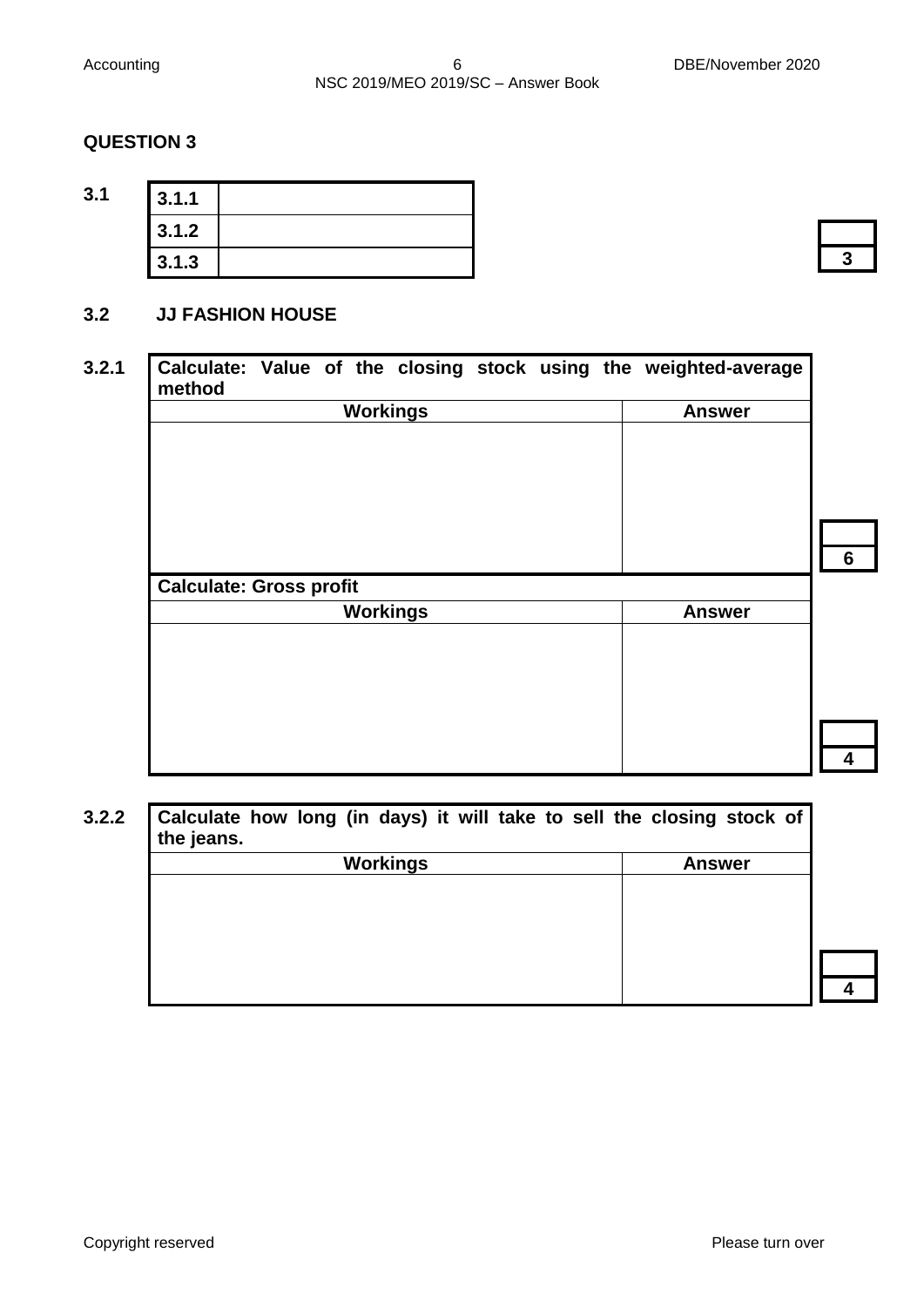| State ONE advantage of using the FIFO method. |  |
|-----------------------------------------------|--|
|                                               |  |

| 3.2.4 | Calculate the number of jackets stolen.  |               |  |
|-------|------------------------------------------|---------------|--|
|       | <b>Workings</b>                          | <b>Answer</b> |  |
|       |                                          |               |  |
|       |                                          |               |  |
|       |                                          |               |  |
|       | Give TWO solutions to solve the problem. |               |  |
|       | <b>Solution 1</b>                        |               |  |
|       | <b>Solution 2</b>                        |               |  |
|       |                                          |               |  |

**3.2.5 The internal auditor is concerned about the stock levels and the selling price of jackets. Explain reasons for his concern, with figures, and give different advice in EACH case.**

| <b>Concern</b>          | <b>Explanation</b><br>(with figures) | <b>Advice</b> |
|-------------------------|--------------------------------------|---------------|
| <b>Stock level</b>      |                                      |               |
| <b>Selling</b><br>price |                                      |               |



.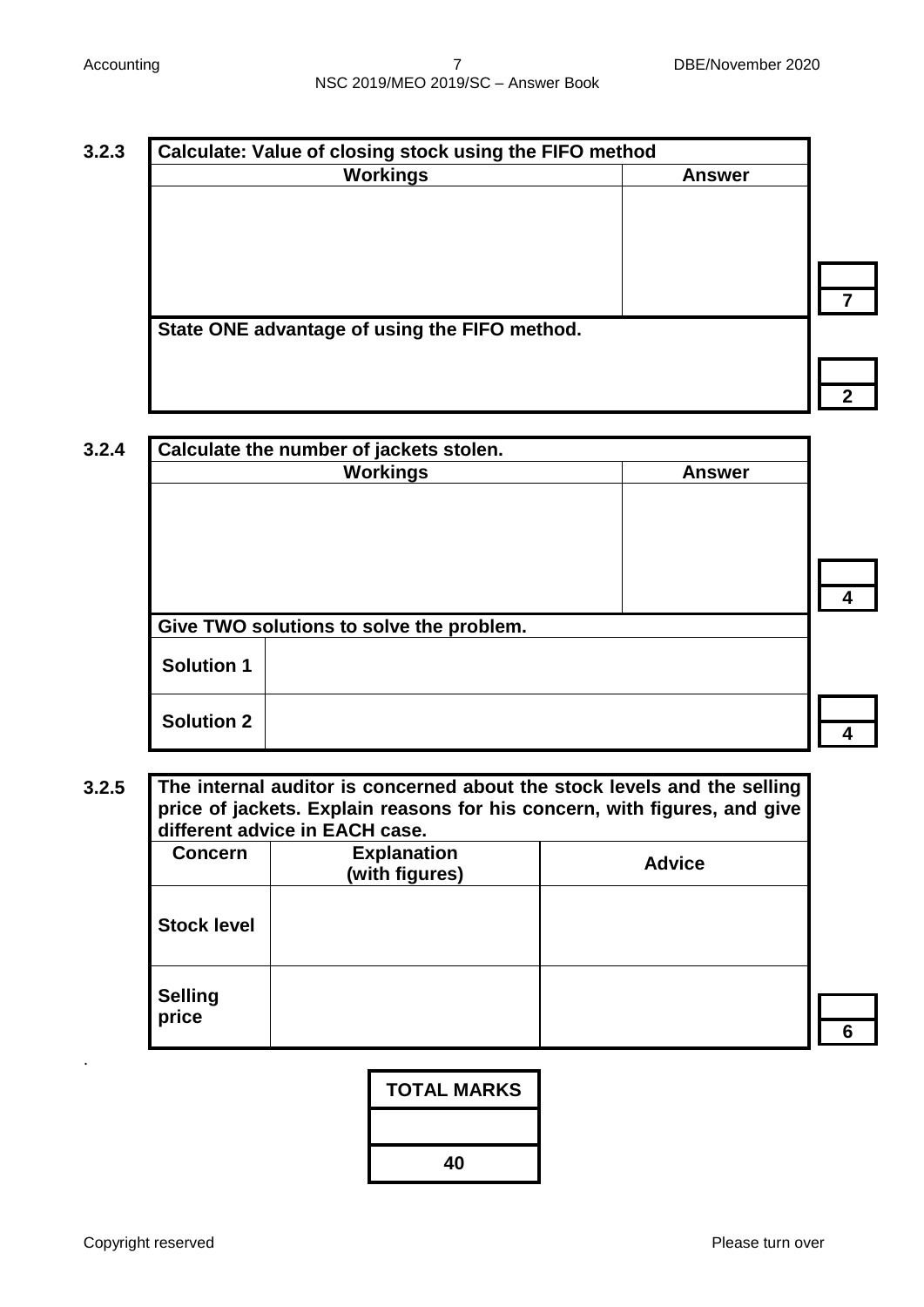|       | <b>Workings</b>                                 | <b>Answer</b> |
|-------|-------------------------------------------------|---------------|
| (i)   | Cost of land and buildings at beginning of year |               |
| (i)   | Depreciation of vehicles for the year           |               |
| (iii) | <b>Disposal of equipment</b>                    |               |
| (iv)  | Accumulated depreciation of equipment           |               |

#### **4.2 ORDINARY SHARE CAPITAL:**

#### **ISSUED SHARE CAPITAL**

| 800 000 | Shares in issue at beginning | 4 800 000 |  |
|---------|------------------------------|-----------|--|
|         |                              |           |  |
|         |                              |           |  |
|         |                              |           |  |
|         |                              |           |  |

#### **RETAINED INCOME:**

| <b>Balance at beginning</b> | 1 181 250 |
|-----------------------------|-----------|
| Net profit after tax        | 2 534 400 |
|                             |           |
| <b>Dividends</b>            |           |
| <b>Interim</b>              |           |
| <b>Final</b>                | 889 200   |
| <b>Balance at end</b>       |           |

**8**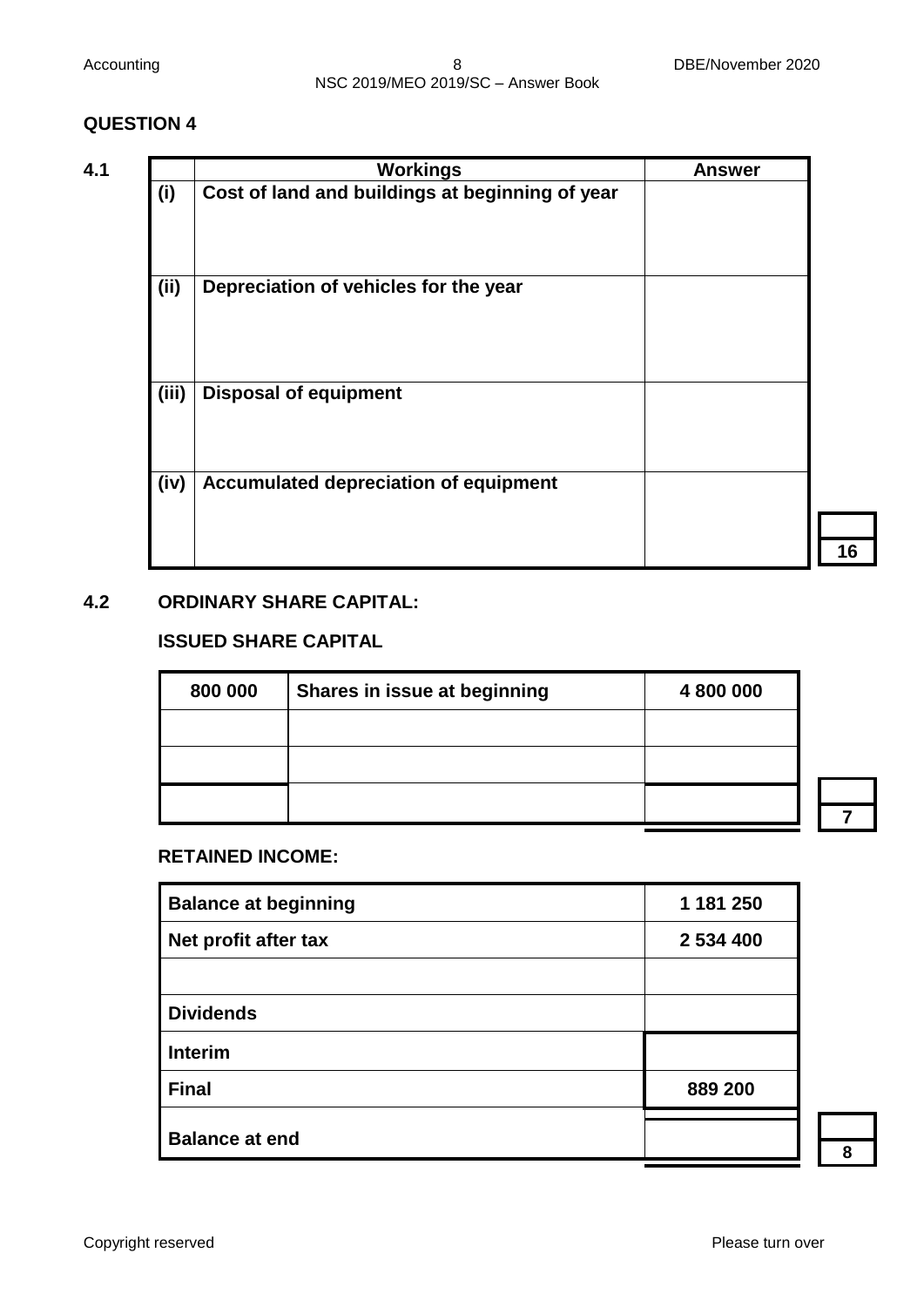#### **4.3 BALANCE SHEET (STATEMENT OF FINANCIAL POSITION) ON 31 MARCH 2020**

| <b>ASSETS</b>                         |            |
|---------------------------------------|------------|
| <b>Non-current assets</b>             | 11 458 500 |
| <b>Fixed assets at carrying value</b> | 11 458 500 |
| <b>Current assets</b>                 |            |
| <b>Inventories</b>                    |            |
|                                       |            |
| <b>Cash and cash equivalents</b>      | 454 000    |
| <b>TOTAL ASSETS</b>                   |            |
|                                       |            |
| <b>EQUITY AND LIABILITIES</b>         |            |
| <b>Ordinary shareholders' equity</b>  |            |
|                                       |            |
|                                       |            |
| <b>Non-current liabilities</b>        |            |
|                                       |            |
| <b>Current liabilities</b>            |            |
| <b>Trade and other payables</b>       |            |
|                                       |            |
|                                       |            |
|                                       |            |
| <b>TOTAL EQUITY AND LIABILITIES</b>   |            |

**34**

| <b>TOTAL MARKS</b> |
|--------------------|
|                    |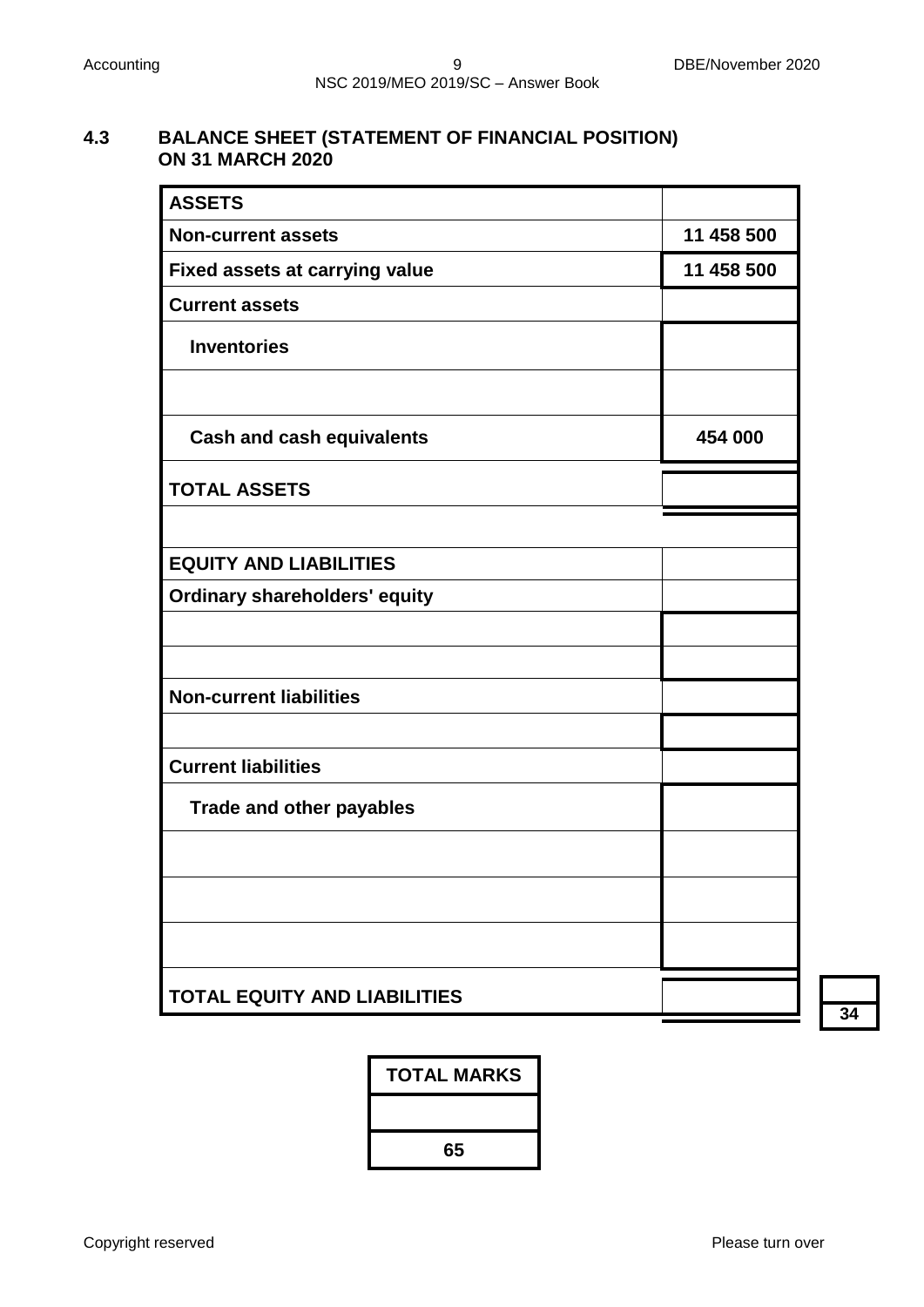**5.1 5.1.1**

#### **QUESTION 5**

| 5.1.1 |  |
|-------|--|
| 5.1.2 |  |
| 5.1.3 |  |
| 5.1.4 |  |
|       |  |

## **4**

#### **5.2 BOMBAY LTD**

|                                                     | <b>CASH FLOW STATEMENT FOR YEAR ENDED 29 FEBRUARY 2020</b> |  |
|-----------------------------------------------------|------------------------------------------------------------|--|
| NOTE: Figures are not required in the shaded areas. |                                                            |  |
| <b>CASH EFFECTS OF OPERATING ACTIVITIES</b>         |                                                            |  |
| <b>Cash generated from operations</b>               |                                                            |  |
| <b>Interest paid</b>                                |                                                            |  |
| Income tax paid                                     |                                                            |  |
| Dividends paid                                      |                                                            |  |
| <b>CASH EFFECTS OF INVESTING ACTIVITIES</b>         |                                                            |  |
| <b>Fixed assets purchased</b>                       |                                                            |  |
| Proceeds from sale of fixed assets                  |                                                            |  |
| <b>Change in fixed deposit</b>                      |                                                            |  |
| <b>CASH EFFECTS OF FINANCING ACTIVITIES</b>         |                                                            |  |
| <b>Proceeds of shares issued</b>                    |                                                            |  |
| <b>Repurchase of shares</b>                         |                                                            |  |
| Change in Ioan                                      |                                                            |  |
| <b>NET CHANGE IN CASH AND CASH EQUIVALENTS</b>      |                                                            |  |
| Cash and cash equivalents (opening balance)         |                                                            |  |
| Cash and cash equivalents (closing balance)         |                                                            |  |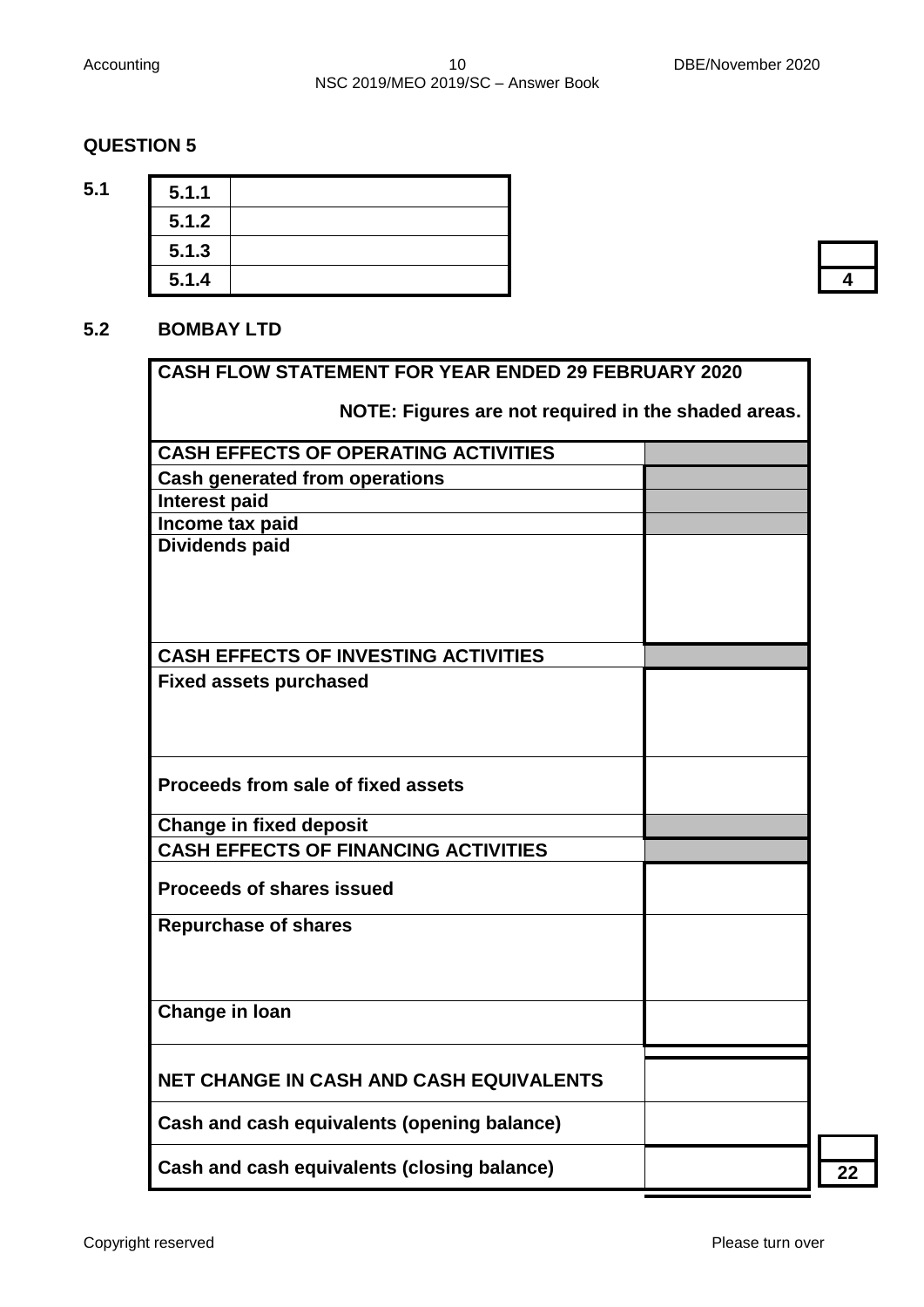| <b>Calculate: % operating profit on sales</b> |               |
|-----------------------------------------------|---------------|
| <b>Workings</b>                               | <b>Answer</b> |
|                                               |               |
|                                               |               |
|                                               |               |
| <b>Calculate: Acid-test ratio</b>             |               |
| (NOTE: The current ratio is 1,6 : 1.)         |               |
| <b>Workings</b>                               | <b>Answer</b> |
|                                               |               |
|                                               |               |
|                                               |               |
|                                               |               |
|                                               |               |
| Calculate: Net asset value (NAV) per share    |               |
| <b>Workings</b>                               | <b>Answer</b> |
|                                               |               |
|                                               |               |
|                                               |               |
|                                               |               |
|                                               |               |

#### **5.3 TWO COMPANIES: LULU LTD AND COCO LTD**

**5.3.1 Explain which company has the better liquidity. Quote TWO financial indicators to support your opinion.** 

**5.3.2 Comment on the earnings per share and the % return on equity of Lulu Ltd. Give TWO reasons why the shareholders will be satisfied with these indicators. Quote figures.**

**5**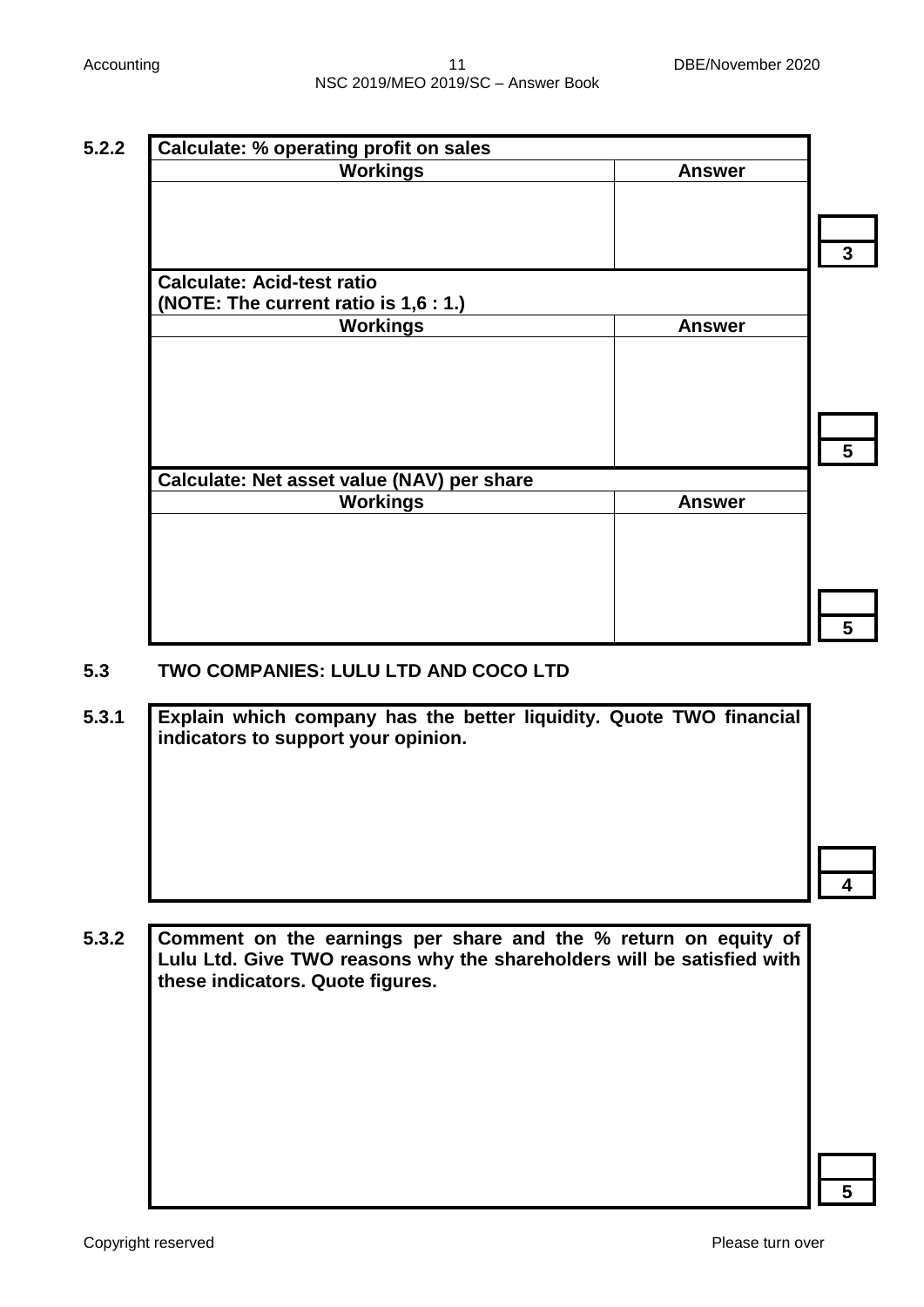**5.3.3 Comment on the market value of the shares in Coco Ltd. Explain TWO points. Quote figures.**

**4**

**5.3.4 Compare the dividend payout rates of both companies and explain why the directors of EACH company decided on these payout rates. Quote figures or calculations.**

**4**

**5.3.5 Noah says that the dividend of 110 cents per share he earned from Lulu Ltd is better than the dividend of 200 cents per share from Coco Ltd. Give ONE point to prove that he is incorrect. Quote figures or calculations.**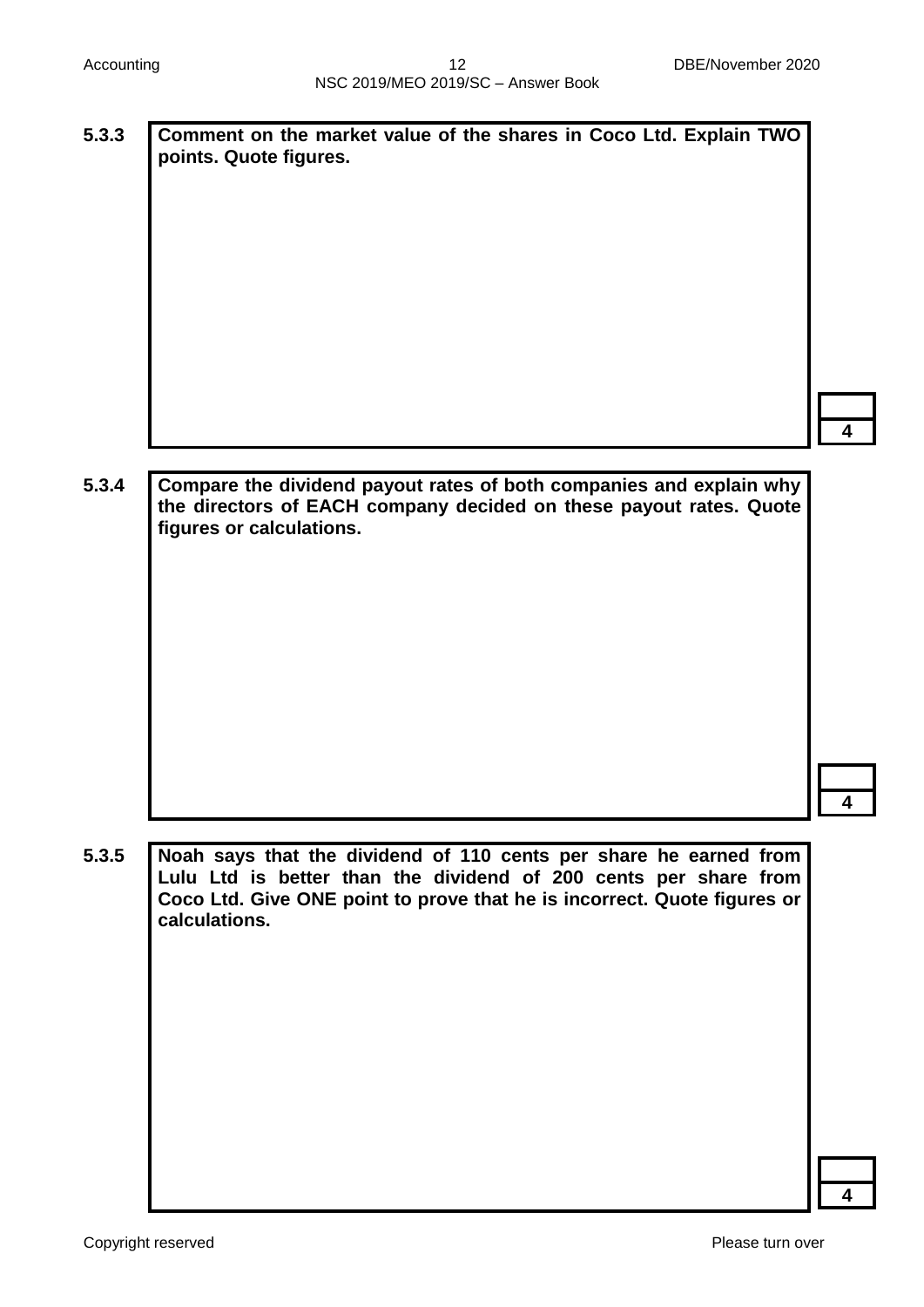**5.3.6 Comment on the risk and gearing of EACH company. Quote TWO financial indicators.**

**6**

**4**

**5.3.7 Noah wants to buy shares in Lulu Ltd on the JSE at current market value to become the majority shareholder and CEO. Calculate how much Noah will have to pay for the shares that he needs. Workings Answer**

| <b>TOTAL MARKS</b> |
|--------------------|
|                    |
| 70                 |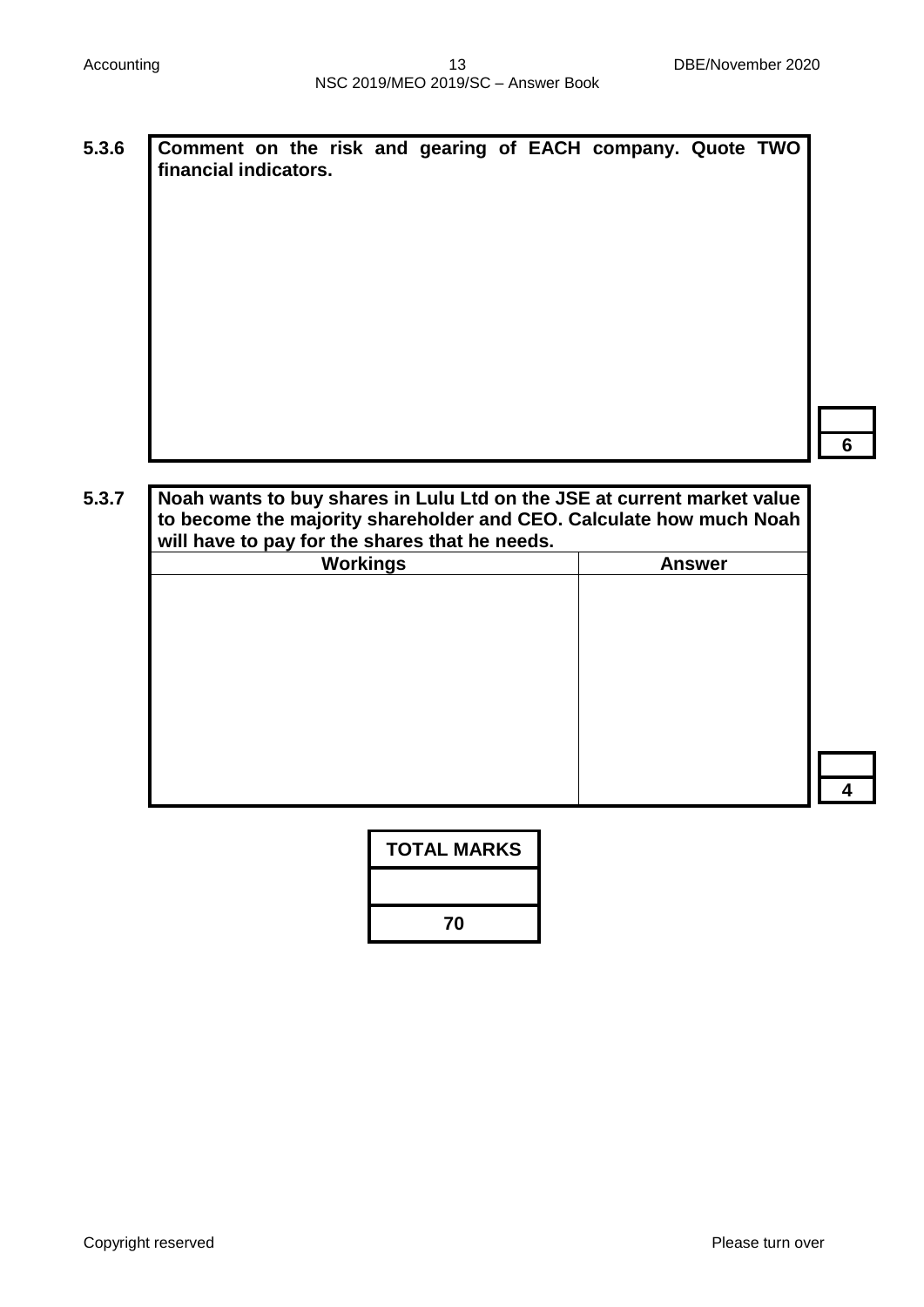| 6.1 | 6.1.1 |  |
|-----|-------|--|
|     | 6.1.2 |  |
|     | 6.1.3 |  |

#### **6.2 KURUMAN (PTY) LTD**

|       | <b>Workings</b> | <b>Answer</b> |
|-------|-----------------|---------------|
| (i)   |                 |               |
| (iii) |                 |               |

| Calculate the percentage discount allowed to debtors who settle in the<br>month of the sales transactions. |        |
|------------------------------------------------------------------------------------------------------------|--------|
| <b>Workings</b>                                                                                            | Answer |
|                                                                                                            |        |
|                                                                                                            |        |
|                                                                                                            |        |
|                                                                                                            |        |
|                                                                                                            |        |
|                                                                                                            |        |

## **6.2.2 Calculate budgeted amounts:**

|                                                            | <b>Workings</b> | <b>Answer</b> |
|------------------------------------------------------------|-----------------|---------------|
| <b>Total sales</b><br>for July 2020                        |                 |               |
| <b>Payment to</b><br>creditors during<br><b>June 2020</b>  |                 |               |
| <b>Additional loan</b><br>to be acquired<br>on 1 June 2020 |                 |               |

**4**

**5**

**11**